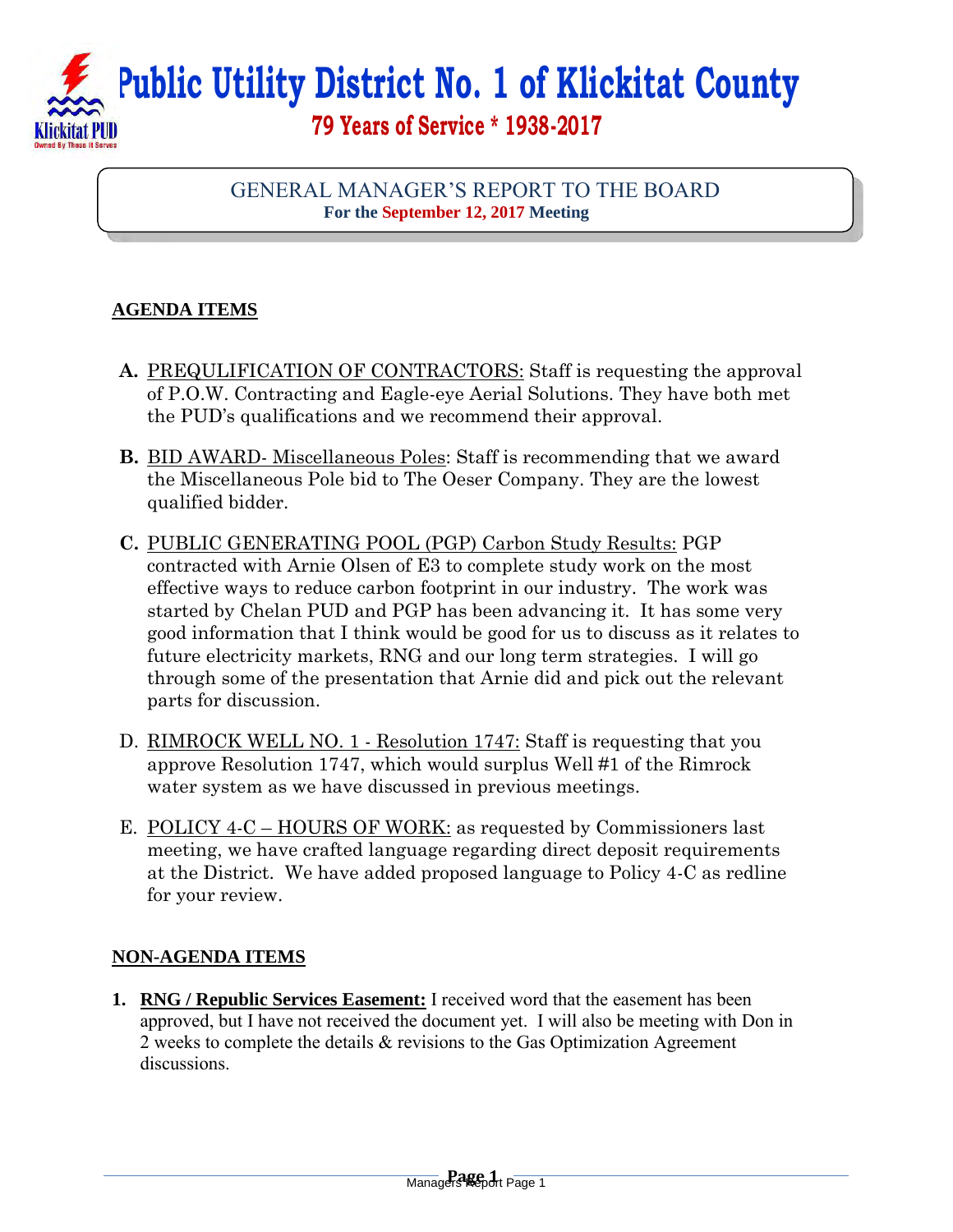- **2. Department of Natural Resources (DNR) and Economic Development:** I was contacted by Dave Warren of the DNR regarding work they are doing to lease some of their lands coupled with water rights to derive value from DNR properties. In this case, they are looking for financial help for a project just outside of Patterson. They have 3000 acres of land and roughly 12,000 ac-ft of water rights and the infrastructure design, but they have no borrowing authority. Dave contacted us as you all have been very proactive in supporting local development. I told him that as this particular project is outside Klickitat County, our doing any borrowing would be a stretch. However, if there are projects like this inside Klickitat County, or if their water rights could be used to partner with other development in Klickitat County, and if there were the right levels of value and security provided to the PUD, I would be willing to advance a proposal to you.
- **3. Procedure 19-G Meeting room and equipment:** Given your desire that our meeting room be available for public benefit of the community, I want to ensure we are managing the room and resources consistent with board vision. We have seen an increase in kids' parties held in the room and the current deposit is not sufficient for the beating the facilities are taking. The instances of abuse continue to add up, however this is one of few public meeting rooms available in our community so we don't want to prohibit such festivities. As a result we are planning on revising the fees.

The Daily Rental fee of \$50 is unchanged, but the Refundable Deposit is being increased from \$50 to \$100. The rental fee will need to be reviewed in the future to determine if it's covering reasonable wear and tear costs for room and chairs as well as cleaning costs. We will continue to have the ability to waive these fees for Public Agencies. In addition, we are clarifying that Wi-Fi and overhead equipment may be provided for Public Agencies. In all cases, if the surveillance system alarm is set off, deposit will be ineligible for refund.

Please let me know if you have issues with these changes.

- 4. **Senior Discount Review:** The annual review of senior discounts is complete, and the actual discounts extended to customers were significantly below the target of \$50K. Low-income and elderly discounts between December 2016 and May 2017 totaled ~\$21,600. Last year's changes to our triggers increased the number of eligible seniors by six. Customer Service is working with Senior Services (WS and GD) to obtain customer preferences prior to proposing changes (next meeting). The question being asked of senior services is: If you could make changes to the Senior Discount program, what would be your preference?
	- a. Change the discount percentages,
	- b. Change the income requirements,
	- c. Offer discounts all year,
	- d. Provide additional discounts based on a tiered household scale, i.e. Household of 2 has higher income limits for each percentage.